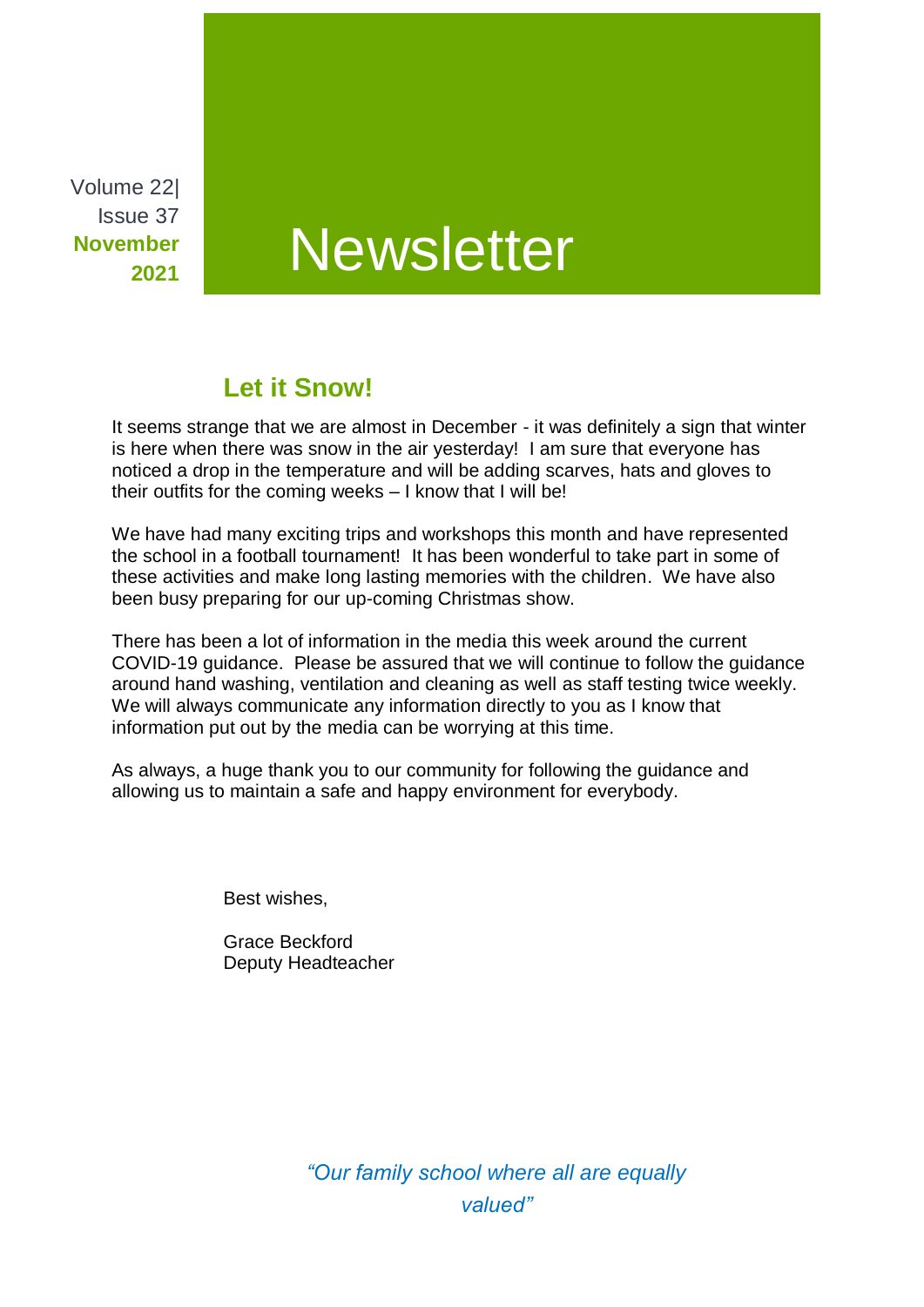## **Celebration**

Our wonderful certificate winners are:

**Red Class –** Levin received a curiosity award for asking lots of questions about doctors.

**Orange Class –** Inaaya received a resilience award for her fantastic progress so far this term.

**Yellow Class** – Liza received a resilience award for trying hard when learning new sounds in phonics.

**Green Class** – Lena received a resilience award for using multiple methods in maths to solve a problem.

**Blue Class** – Zlata received a self-confidence award for her fantastic rugby passing skills.

**Indigo Class** – Abufazl received a self-confidence award for showing confidence during class discussion time.

**Violet Class** – Farhan received a self-confidence award for focusing in English and writing some fantastic sentences.

**Gold Class** – Aryan received an initiative award for always carrying out his monitor duties to a high standard.

#### **House Points**



So far, Potter are in the lead for the term, but Rosen are very close behind! Who will have the most points for the term?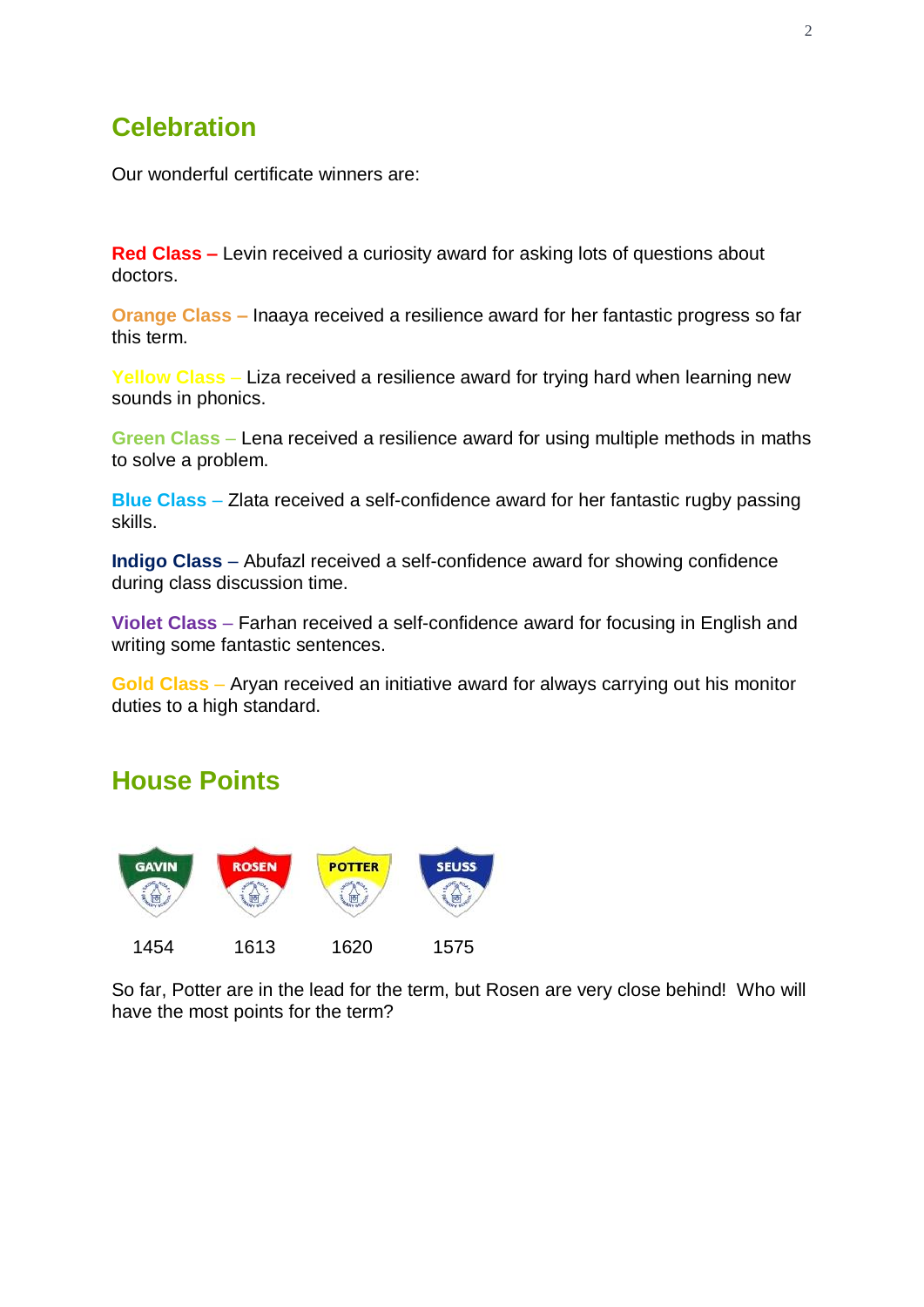#### **Masks**

We have sent a letter regarding the recent changes to guidance. At this time, we will not be asking parents to wear masks when collecting their child but we will be asking that any adults entering the school building to please wear a mask.

#### **Christmas Show**

We are very excited to present our Christmas production to you – 'Gimmie Gimmie Gimmie'. Tickets are available through the school cloud website that has been used for Parent's Evening. Tickets are limited to two per family, information regarding mask wearing and lateral flow testing is detailed on the booking website.



## **Fundraising**



Hello Yellow day was a successful day of fundraising where children wore yellow and completed activities around mental health. Houses raised the following:

Gavin: £37 Rosen: £40 Potter: £55.20 Seuss: £56

We also took part in a dress down day for Children in Need, where we were able to raise money for an important charity that supports children all around the country. We raised an admirable amount:

Gavin: £53 Rosen: £45.40 Potter: £53.44 Seuss: £45.50



Thank you for your generosity as always for these wonderful charities. House captains will be identifying more opportunities for fund-raising next term.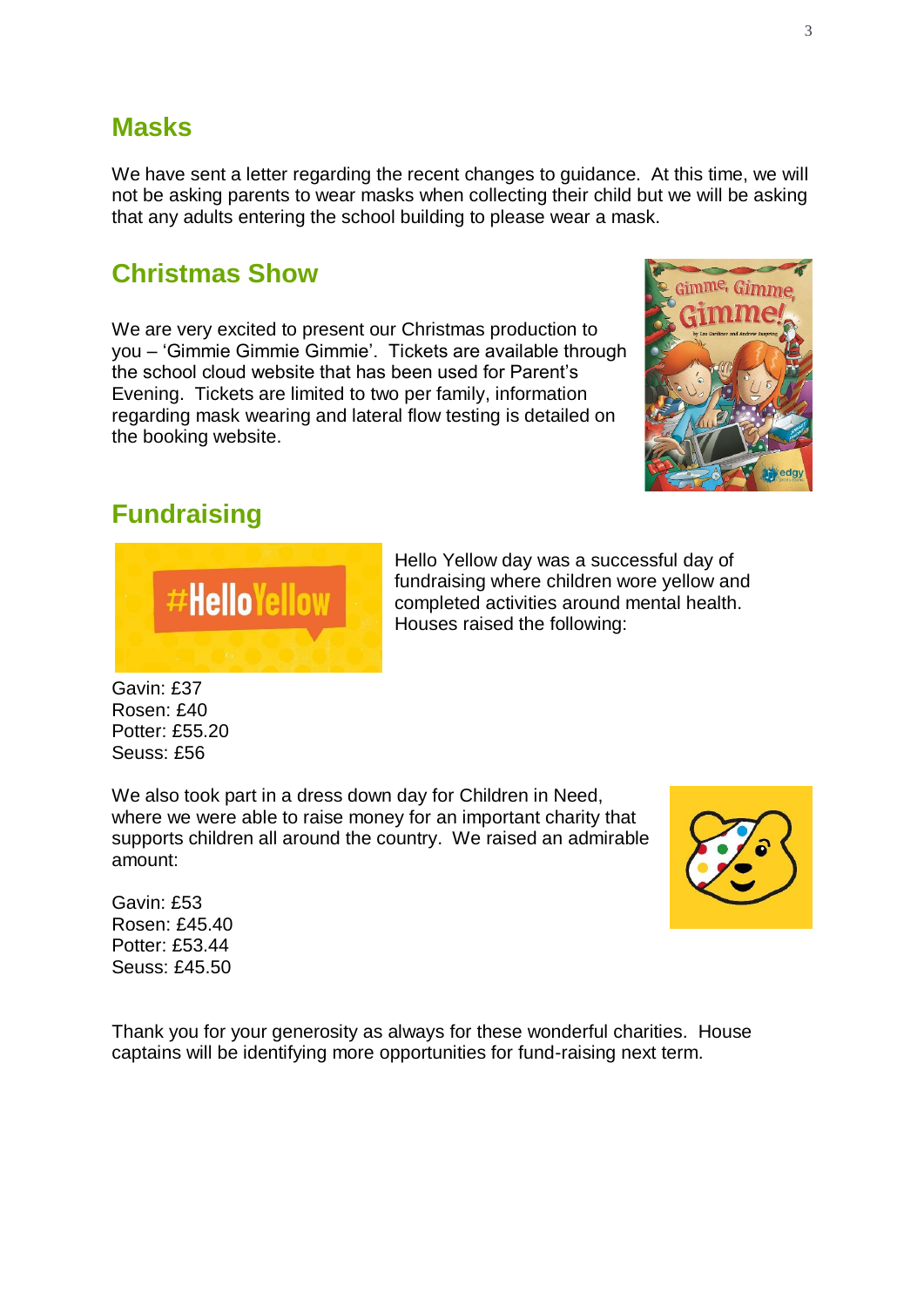#### **PSA Winter Event**

The PSA (Parent Staff Association) are busily preparing for the Winter Fair on 10<sup>th</sup> December. They would appreciate any donations of unwanted and unused gifts for a tombola which can be sent into class or the school office.

There will also be a second hand Christmas jumper sale the week beginning  $6<sup>th</sup>$  December and so if you have any Christmas jumpers that perhaps your child has grown out of and you would like to donate, please could these be sent in by Friday 3rd December.



# **Individual Photographs**

There is still time to purchase individual photographs from 'Imago' using the link: <https://www.imagojuniors.com/login/CombinedLogin.aspx> If you need any help regarding affordability of photographs, please contact the school office.

# **Starting School in Reception Class September 2022**

If your child was born between 1 September 2017 and 31 August 2018 you will need to apply for a Reception class place.

The closing date for applications is **15 January 2022.**

Hounslow residents must apply online at [www.hounslow.gov.uk/primaryadmissions](http://www.hounslow.gov.uk/primaryadmissions)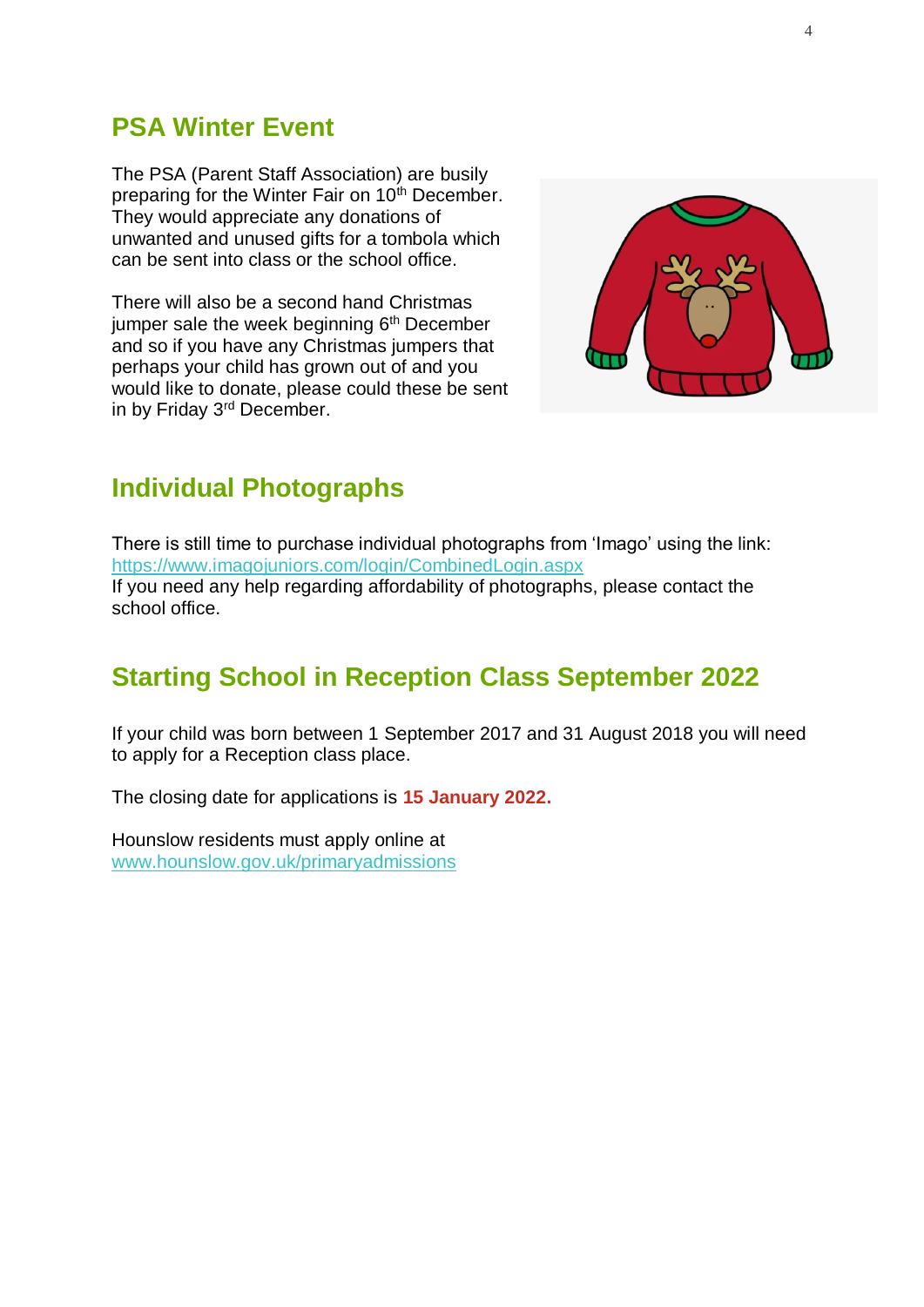## **Y5 & 6 Football Tournament**



Last Wednesday, Grove Road participated in an interschool football tournament at Springwell School. Our team was made up of nine children from Gold Class and Violet Class. Despite enduring a few tough losses, the team learnt some valuable lessons and had an enjoyable day.

# **Indigo Class Saxon & Viking Workshop**